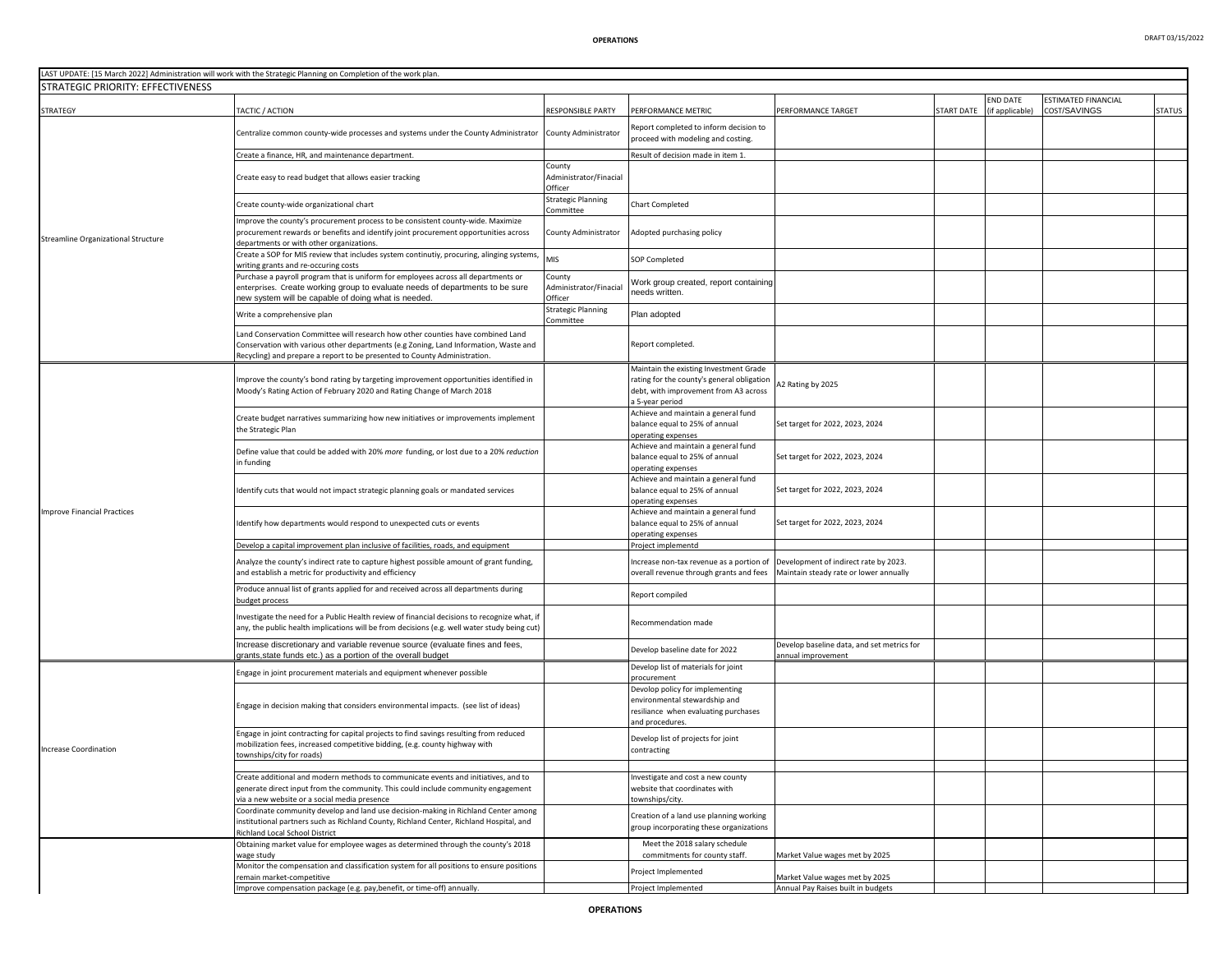| Improve employee pay and HR policies | Develop a uniform performance evaluation process that includes annual reviews, 6-<br>month check-ins, and exit interviews                                                                                               | Develop baseline data on turnover,<br>identify reasons for turnover, and reduce<br>annual non-retirement and non-<br>termination turnover | Set metric for annual turnover and targeted<br>reduction if needed |  |  |
|--------------------------------------|-------------------------------------------------------------------------------------------------------------------------------------------------------------------------------------------------------------------------|-------------------------------------------------------------------------------------------------------------------------------------------|--------------------------------------------------------------------|--|--|
|                                      | Develop a uniform set of human resources policies and procedures to improve<br>transparency and accountability throughout the organization, including an update to the<br>employee handbook and other related documents | Project Implemented                                                                                                                       |                                                                    |  |  |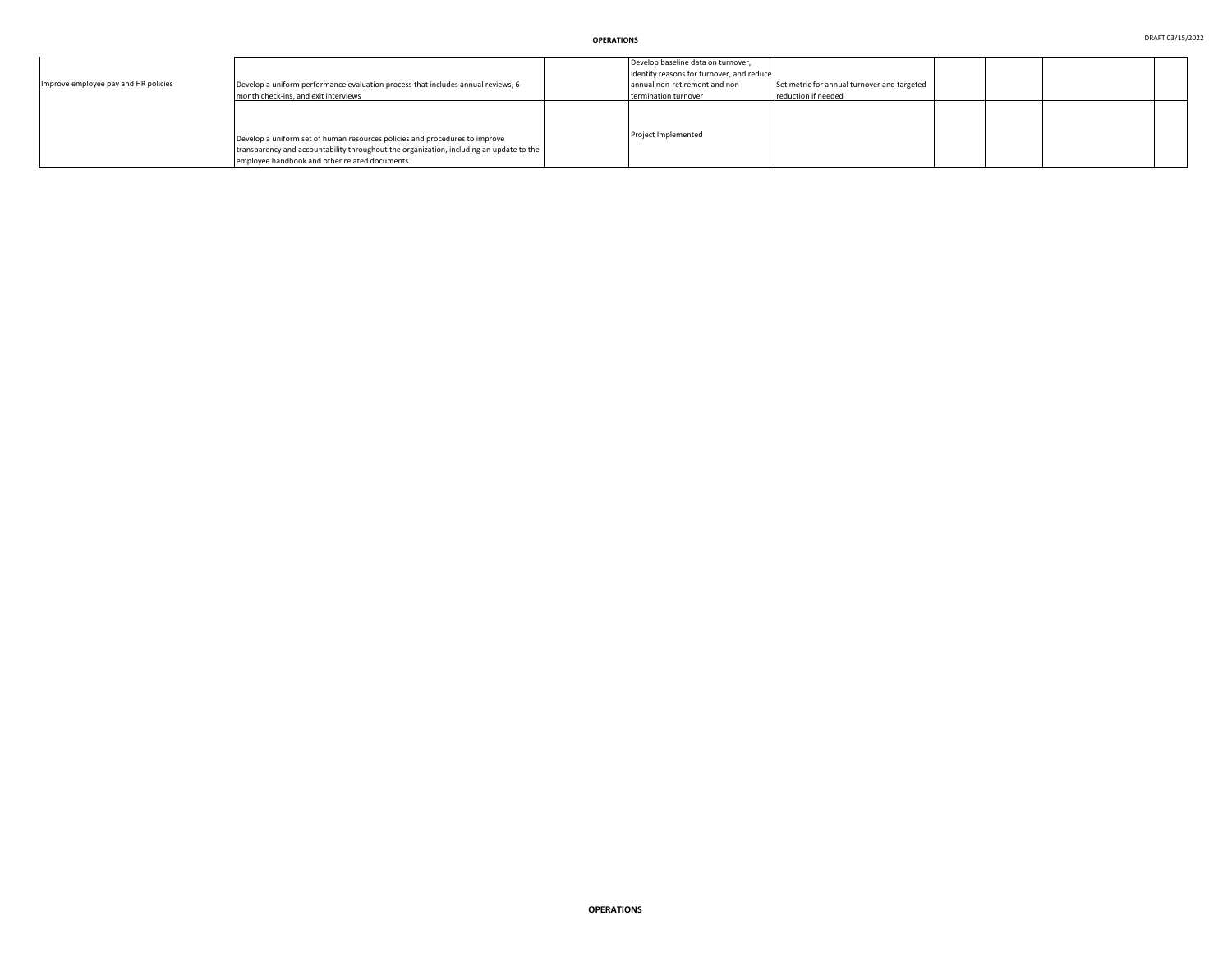| <b>STRATEGIC PRIORITY: GROWTH</b>              |                                                                                                                                                                                                                                                                    |                                            |                                                                                                                                                        |                                                                                                  |                   |                                    |                          |               |
|------------------------------------------------|--------------------------------------------------------------------------------------------------------------------------------------------------------------------------------------------------------------------------------------------------------------------|--------------------------------------------|--------------------------------------------------------------------------------------------------------------------------------------------------------|--------------------------------------------------------------------------------------------------|-------------------|------------------------------------|--------------------------|---------------|
| <b>STRATEGY</b>                                | TACTIC / ACTION                                                                                                                                                                                                                                                    | <b>RESPONSIBLE PARTY</b>                   | PERFORMANCE METRIC                                                                                                                                     | PERFORMANCE TARGET                                                                               | <b>START DATE</b> | <b>END DATE</b><br>(if applicable) | ESTIMATED FINANCIAL COST | <b>STATUS</b> |
| Maintain investment in workforce and community | Prioritize new home construction, and development of incentives or programs to attract<br>developers using a balanced approach.                                                                                                                                    |                                            | Year-over-year growth in new housing<br>tied to county incentives/programs.                                                                            | 2022 - incentives defined<br>2023 - 5-15 new homes developed as a result<br>of county engagement |                   |                                    |                          |               |
|                                                | Support workforce development initiatives directed at attracting new residents                                                                                                                                                                                     | RED                                        | Participate in Branding, EDA grant,<br>RED-review quarterly                                                                                            |                                                                                                  |                   |                                    |                          |               |
|                                                | Support and invest in broadband expansion throughout the county                                                                                                                                                                                                    |                                            | Increase the number of county<br>residents with high-speed internet                                                                                    | Annual growth in residents with Broadband<br>nternet                                             |                   |                                    |                          |               |
| development                                    | Identify financially sustainable use options for the UW Richland campus                                                                                                                                                                                            |                                            |                                                                                                                                                        |                                                                                                  |                   |                                    |                          |               |
|                                                | Evaluate financial sustainability of all non-mandated services                                                                                                                                                                                                     | <b>Department Heads</b>                    | Develop a policy for evaluation of net<br>benefit                                                                                                      |                                                                                                  |                   |                                    |                          |               |
|                                                | Continue to invest in community and economic development partnerships with a<br>demonstrated return-on-investment                                                                                                                                                  |                                            | Request annual return on investment<br>reports from funded partners, and<br>monitor to ensure ROI is steady or<br>growing across multiple year periods | Annual delivery of ROI reports by funded<br>partners.<br>Annual steady ROI or ROI growth.        |                   |                                    |                          |               |
|                                                | Develop a portfolio of incentives to support business growth                                                                                                                                                                                                       | RED                                        | Develop list of potential incentives                                                                                                                   |                                                                                                  |                   |                                    |                          |               |
| Support business attraction and retention      | Identify priority areas in the county for future industrial, commercial, or residential<br>development                                                                                                                                                             | RED/Strategic<br><b>Planning Committee</b> | Comprehensive Plan/Map created                                                                                                                         |                                                                                                  |                   |                                    |                          |               |
|                                                | Identify future land uses for county or municipal-owned land informed by economic<br>opportunities and environmental constraints                                                                                                                                   | RED                                        | Comprehensive Plan/Map created                                                                                                                         |                                                                                                  |                   |                                    |                          |               |
| Improve county identity and marketing          | Collaborate with county partners in the development of a distinctive brand for Richland<br>County that will serve to build a sense of identity and pride, and help attract new<br>residents and tourists                                                           |                                            | Create a distinct Richland County<br>brand and marketing platform<br>targeted at tourists and workforce                                                | Branding completed by 2022                                                                       |                   |                                    |                          |               |
|                                                | Create a new website that improve the county's digital presence, and serves both an<br>effective governmental function as well as serving as an attractive "front door" to the<br>world for new businesses, residents, and tourists looking to discover the county |                                            | Create a new website                                                                                                                                   | Website creation by 2023                                                                         |                   |                                    |                          |               |
|                                                | Capitalize on the county's natural beauty and recreational opportunities through the                                                                                                                                                                               |                                            | Develop or update the county's<br>outdoore recreation plan to guide<br>investment and enable recreation                                                |                                                                                                  |                   |                                    |                          |               |
|                                                | investment and marketing of county parks, campgrounds, and recreational opportunities                                                                                                                                                                              |                                            | grants                                                                                                                                                 | Plan updated by 2022                                                                             |                   |                                    |                          |               |
| <b>STRATEGIC PRIORITY: FOCUS</b>               |                                                                                                                                                                                                                                                                    |                                            |                                                                                                                                                        |                                                                                                  |                   |                                    |                          |               |
| <b>STRATEGY</b>                                | TACTIC / ACTION                                                                                                                                                                                                                                                    | <b>RESPONSIBLE PARTY</b>                   | PERFORMANCE METRIC                                                                                                                                     | PERFORMANCE TARGET                                                                               | <b>START DATE</b> | <b>END DATE</b><br>(if applicable) | ESTIMATED FINANCIAL COST | <b>STATUS</b> |
| Prioritize service over staffing               | For each unmet existing service or new service being proposed, evaluate staffing needs<br>using the following analysis: Buy, Build, Borrow, Bridge, Stop, Compare                                                                                                  |                                            | Develop process.                                                                                                                                       |                                                                                                  |                   |                                    |                          |               |
|                                                | Explore opportunities to share or contract staffing services                                                                                                                                                                                                       |                                            |                                                                                                                                                        |                                                                                                  |                   |                                    |                          |               |